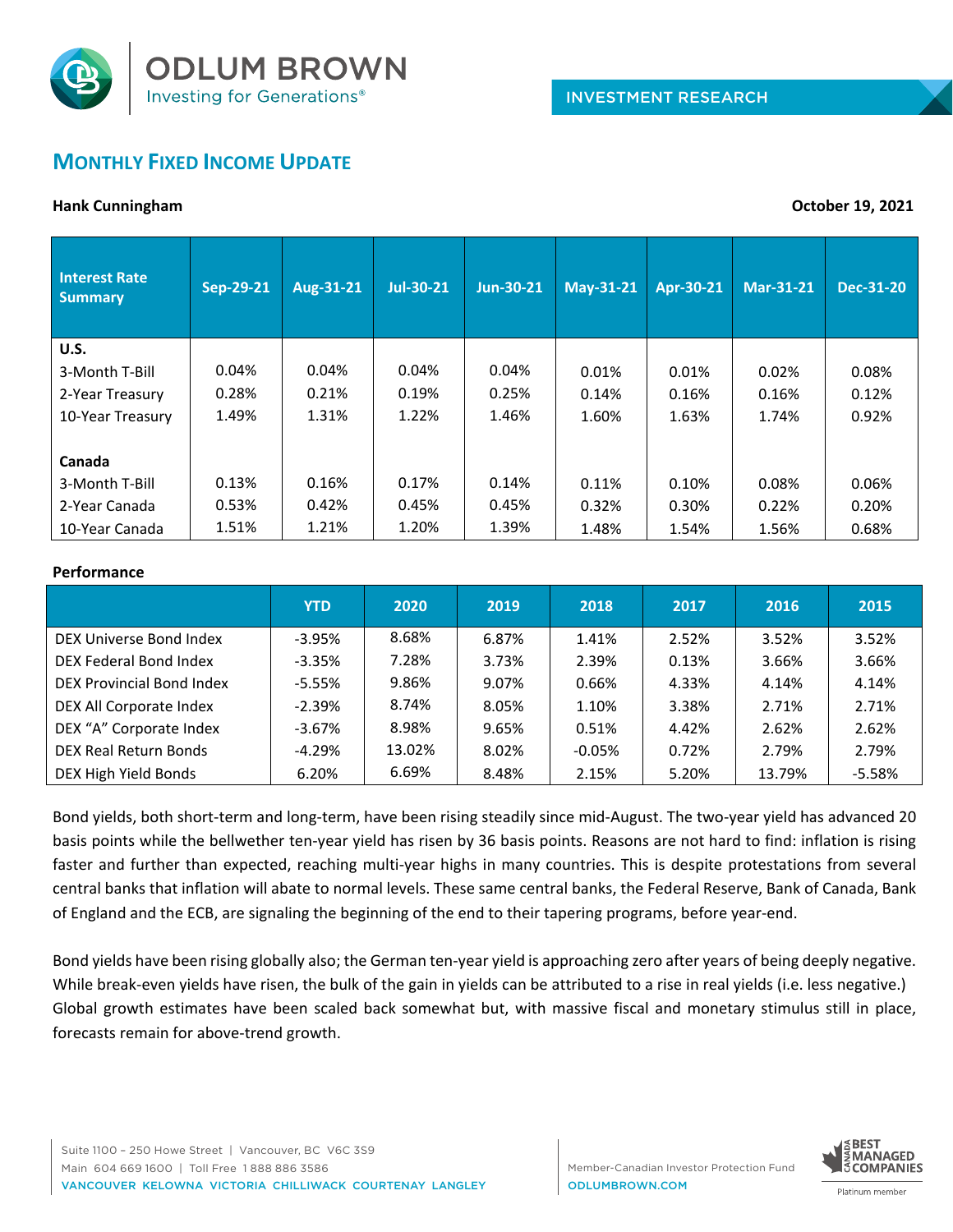In North America, employment markets are taut with strong growth in net employment, falling unemployment rates, and a huge demand for workers. For example, the U.S. has job openings for some 10 million workers. Canada reported a blockbuster jobs report, putting our labour force at per-pandemic levels.



# **U.S. 10-Year Treasury**

**Yield (%)**

**This benchmark's yield, after plunging in early August, bounced up by 36 basis points since that low. It is at a critical technical juncture, right at the main moving averages and is approaching the 12-month high.**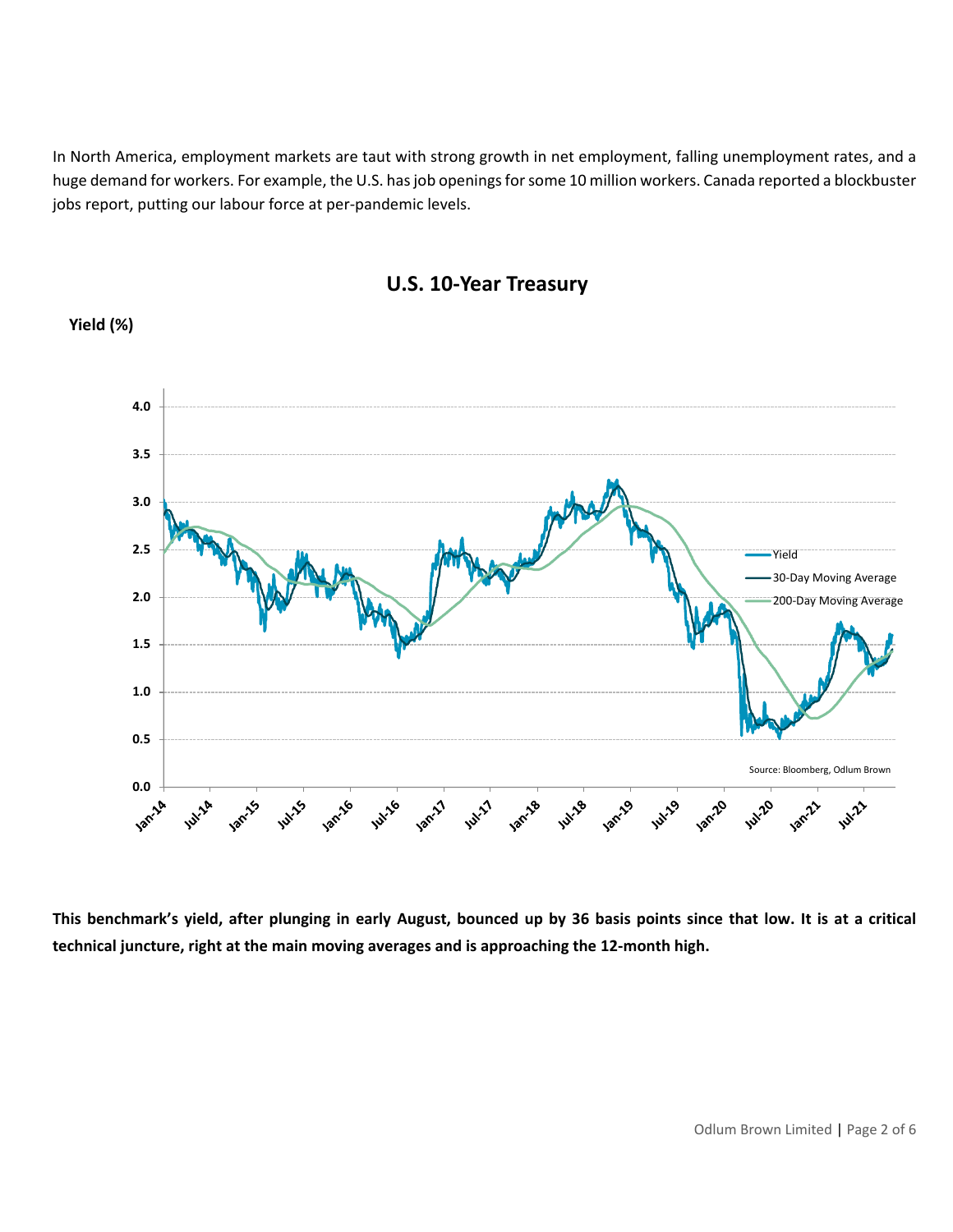

**Investment-grade corporate bond yields began to move higher with U.S. Treasury yields early in the year and continue to track them closely, despite record issuance.**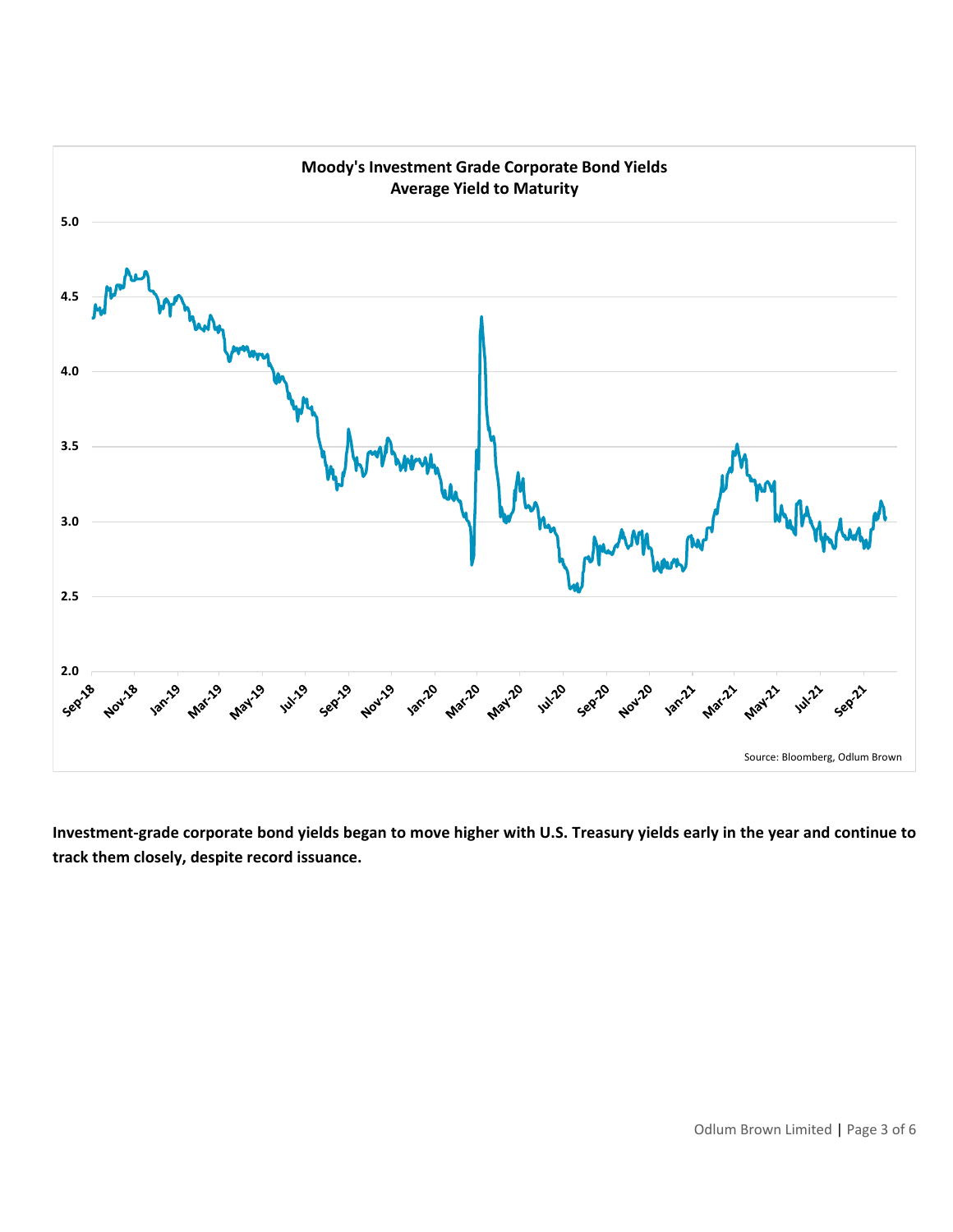

**The high yield market remains close to record-low yield spreads.**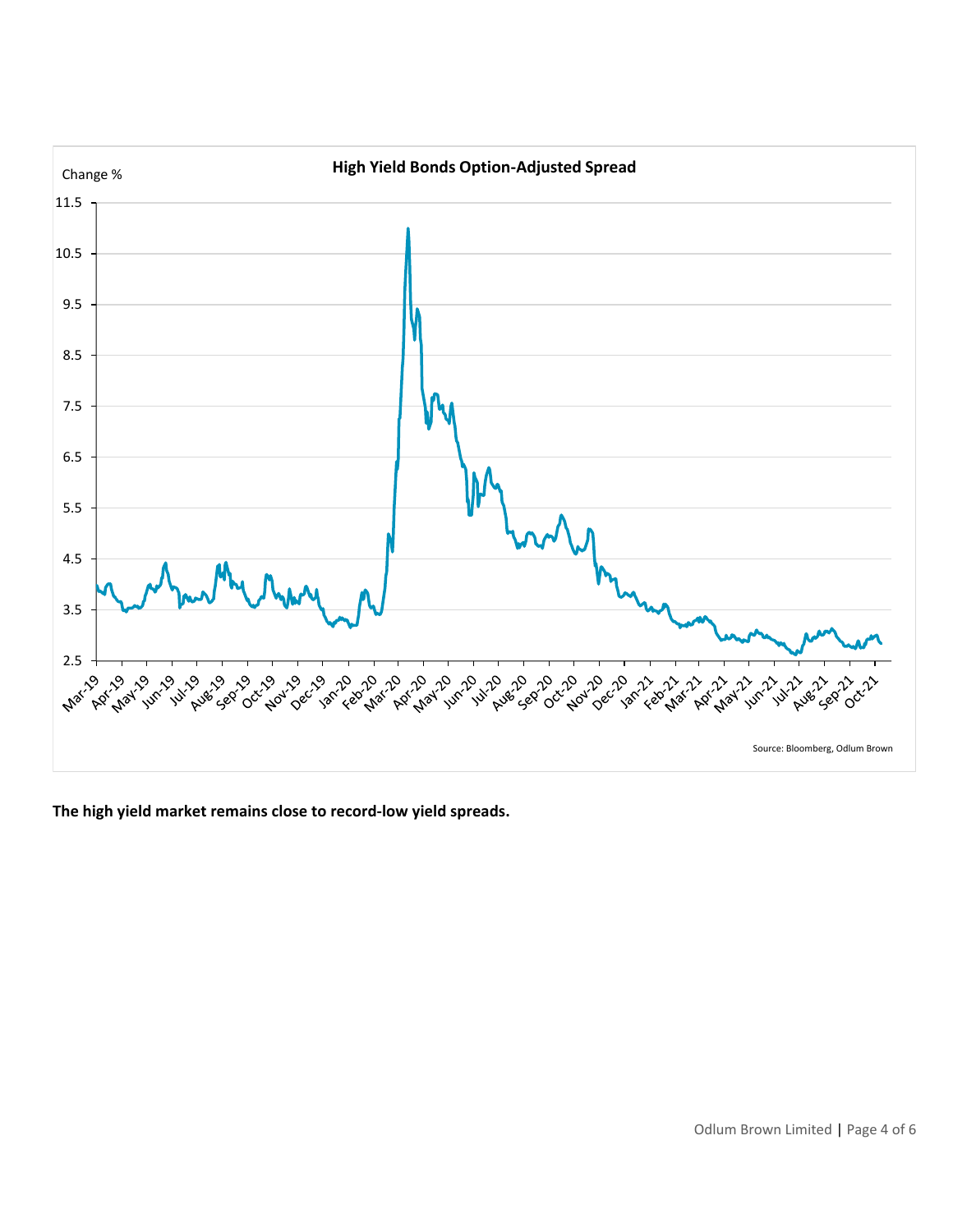

**After moving steadily lower, inflation expectations have climbed to two-year highs.**

### **Outlook**

With massive fiscal stimulus (and more expected to come), extremely accommodative monetary policy, and upside surprises on inflation, which threaten to remain at elevated levels, we anticipate that bond yields will continue to work themselves higher. Real yields are still negative, but less so and global growth has proven to be resilient.

The 10-year, currently at 1.60%, is approaching the 12-month high of 1.74%, which it reached this past March. As yields approach this level, we expect some consolidation, perhaps making 1.75% a reasonable year-end target.

Corporate bond markets have been well-behaved, absorbing high volumes of new issues. Yield spreads of high yield and investment-grade remain tight to government bonds and we expect little change in these spreads.